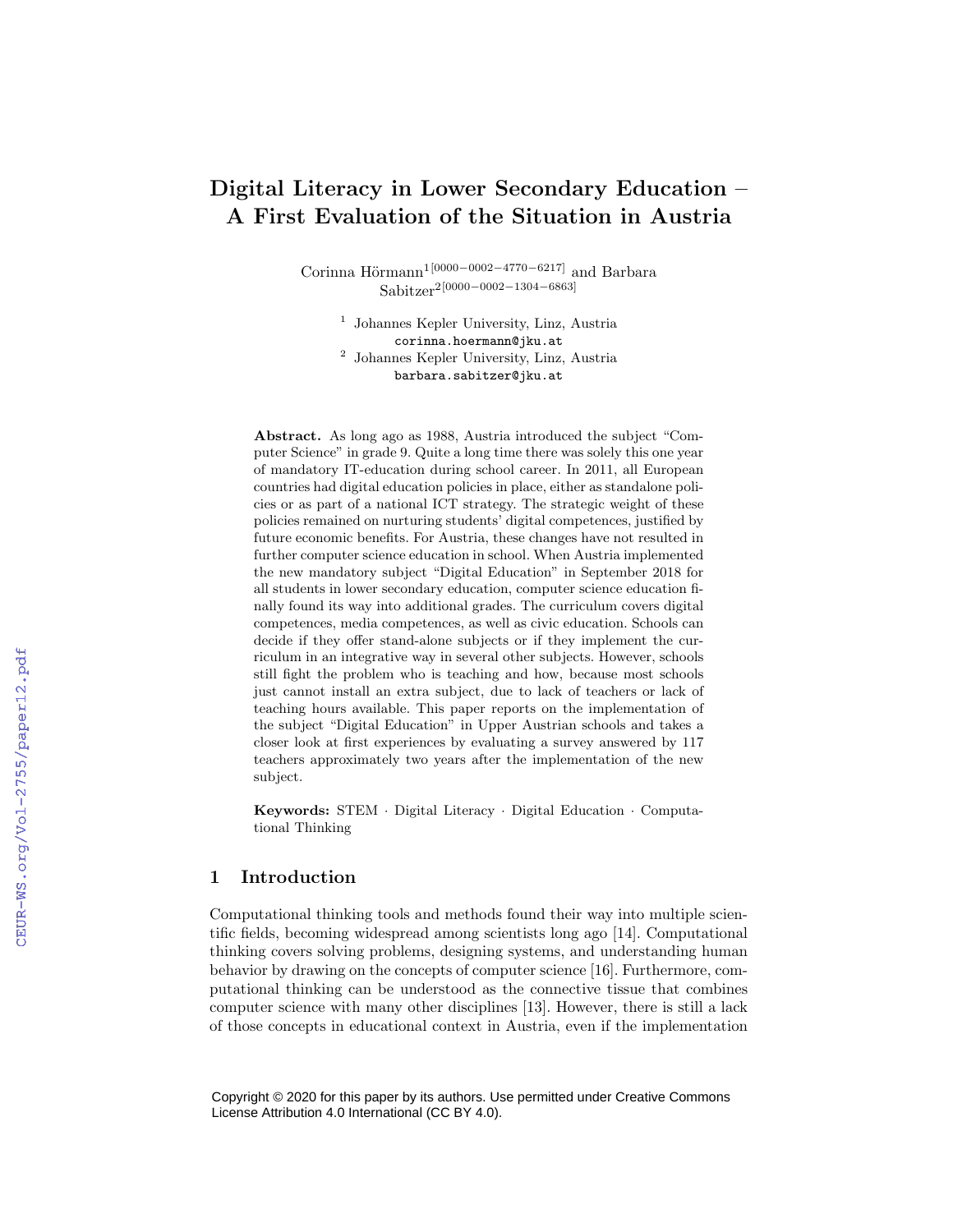#### 2 Corinna Hörmann and Barbara Sabitzer

of computational thinking in schools is nothing new. In the 1960s, the American computer scientist and university professor Alan Perlis insisted on the introduction of "theory of computation" for all college students in the USA [9]. As long ago as 1988, Austria introduced the subject "Computer Science" in grade 9. The curriculum includes the topics "Computer Science, People, and Society", "IT Systems", "Applied Computer Science", "Computer Science in Practice". So, in this curriculum there is no digital literacy ar all.

Concerning the International Computer and Information Literacy Study (ICILS) 30% of the tested German students are "functional digital analphabets", henceforth they only show rudimentary skills in working with new technologies and digital devices (as Austria did not participate in the study, Germany was chosen because both countries start their computer science education by age 10) [17]. Consequently, educators have the responsibility to make computational thinking available to school students as well [9]. Furthermore, research shows that it is better to implement computational thinking in other subjects than to teach it as a stand-alone subject because it tends to be separated from real-world problems [15].

This paper describes related work as well as the implementation of the curriculum "Digital Education" in Austria. In section 4 the methodology and results of a study, conducted in secondary schools in Upper Austria, are characterized.

### 2 Related Work

Regarding a nationwide promotion of media literacy, both the EU and UNESCO act as driving institutions. Consequently, individual nations try to integrate those recommendations into their own educational reforms and curricula. European Union nations share lots of common characteristics in their implementation of digital literacy in educational context [2]. This can also be observed in computer science education world-wide. Australia, USA, and Great Britain introduced an early education in computer science, whereas both Germany and Austria can be found at the back of the field (see figure 1) [8].

Regarding a study from 2010 from the university in Dresden, 12 out of 16 states of Germany integrated media literacy or basic concepts of computer science in their curricula. But otherwise there is no nationwide directive for teaching computer science or digital education.

In Switzerland a project called "Lehrplan 21" has been developed to introduce the topic "Media and Computer Science" throughout the school career. The project focuses on "Understanding Media & Responsible Usage", "Basic Computer Science Concepts and problem Solving", as well as "Applied Computer Science".

Shortly after providing each and every student at age 11 and 12 with BBC micro:bit, England introduced a mandatory subject "Information and Communication Technology" in 2014. Educational and teaching objectives concentrate on "Computer Science", "Digital Literacy", and "Information Technology".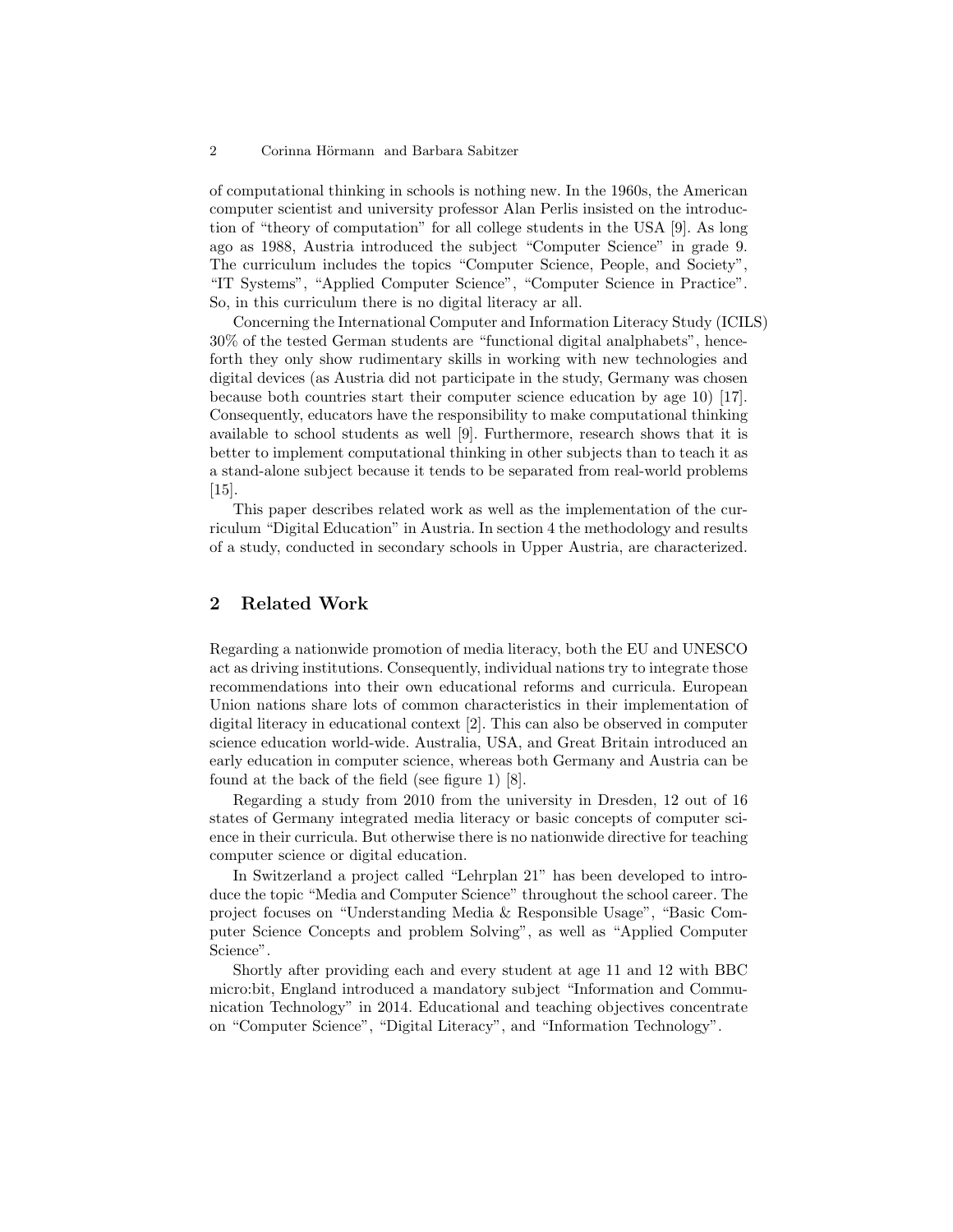

Fig. 1. Comparison of the starting age of computer science education between countries [8] (adapted by the authors) – AT: Austria; AU: Australia; CH: Switzerland; GER: Germany; GB: Great Britain; PL: Poland; SK: Slovakia; USA: United States of America

Slovakia installed the subject "Informatika" for all students from grade two to eleven by focusing on computational thinking. Poland integrated the topics "Understanding and Analysis of Problems" and "Programming and Problem Solving by Using Computers and other Digital Devices" in their curriculum.

As part of Barack Obama's "Computer Science for All" initiative in 2016, the USA enhanced computer science education from kindergarten until grade 12.

There has not been deeper research in the Austrian curriculum of "Digital Education" due to the fact that it was installed in 2018. Furthermore, the COVID-19 pandemic took other topics to the center of the stage, even if the home-schooling situation forced students and teachers to deal with digital devices.

Furthermore, there are no long time studies concerning digital literacy skills of students in Austria but Lazonder et al. [12] report on a three-year study that investigated the development of children's digital literacy skills in the Netherlands. One hundred fifty-one students have been tested three times in yearly intervals to gather information on how they collect, create, transform, and safely use digital information. The study suggested that there is a linear increase in all skills, but nonetheless natural development of digital literacy skills is slow. Furthermore, they found out that the investigated students gained the most in the competence "collecting information on the Internet", whereas the expertise in creating digital products from scratch improves the least. However, the growth of most skills seemed unrelated to socio-demographic characteristics [12].

Concerning teacher training at university level, a study of the Austrian Computer Society ( $OCG - Osterreichische Computer Gesellschaft$ ) shows that the suggested 8 to 12 ECTS of digital competences cannot be reached at Austrian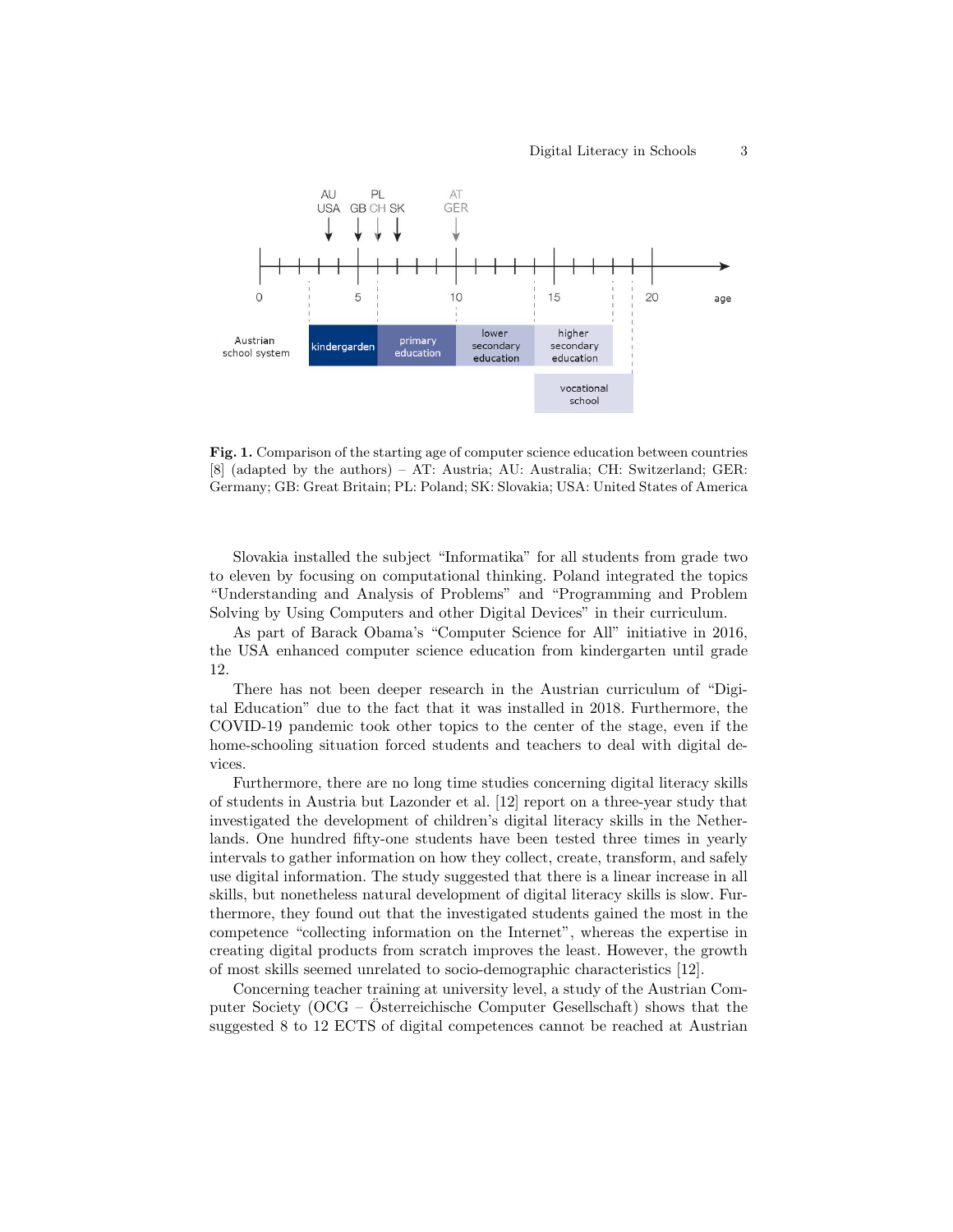universities – they could merely be counted with 4.7 and are characterised by the usage of software applications [2]. Nonetheless, each teacher has to implement the "Digital Literacy" curriculum in Austria, even if there are few available teacher training courses or university support. Still, Bratengeyer et al. show that e-learning can be found at each Austrian university, though intensity and offers vary. Especially smaller institutions lack the necessary infrastructure as well as technical support [3].

# 3 Digital Education in Austria

In the last two decades the idea of life-long learning gained more and more importance. According to the EU key competences, "Digital Literacy" is one of those topics students should master when they finish school. In 2006 "digi.komp", a model for digital competences, was introduced in Austria.  $Diq$ *i.komp4* describes the model until grade 4,  $\text{digi.komp8}$  states examples from grade 4 until grade 8,  $diqi.komp12$  suggests competences for grades 9 - 12, and  $diqi.kompP$  characterizes the model for teachers [5].

In 2018 the Austrian government published a "master-plan for digitalization" where three main fields of action are described. Field one concerns curricula and their development, whereby digital content has to be integrated. Furthermore, infrastructure of schools has to be improved, as for example 24% of the primary schools have no WiFi installed in their building. Topic three covers teacher training and teacher education, concentrating on ideas for the implementation of digital literacy [6].

This master-plan also presented an 8-point-concept to foster digital education that is outlined as the following [6]:

- 1. "Portal Digital School": should be a single point of entry and should unify all necessary pedagogical and administrative applications.
- 2. Standardization of learning platforms
- 3. Teacher training concerning distance- and blended learning
- 4. Expansion of the platform "eduthek": this learning platform provides additional exercises and has been further developed since the COVID-19 pandemic.
- 5. Development of verified learning-apps
- 6. Upgrading IT infrastructure
- 7. Supplying students with digital devices
- 8. Supplying teachers with digital devices

Concerning this 8-point-plan, the Austrian government invested 200 million Euros until 2022, to guarantee a consistent development [6].

The new subject "Digital Education" was installed in September 2018 in lower secondary education (grades 5-8), implemented by two to four weekly lessons. If schools want to implement more than 4 hours per week, they have the finance it from the school budget – ministry will not pay for it. School administration can decide if they offer stand-alone subjects or if they implement the

<sup>4</sup> Corinna Hörmann and Barbara Sabitzer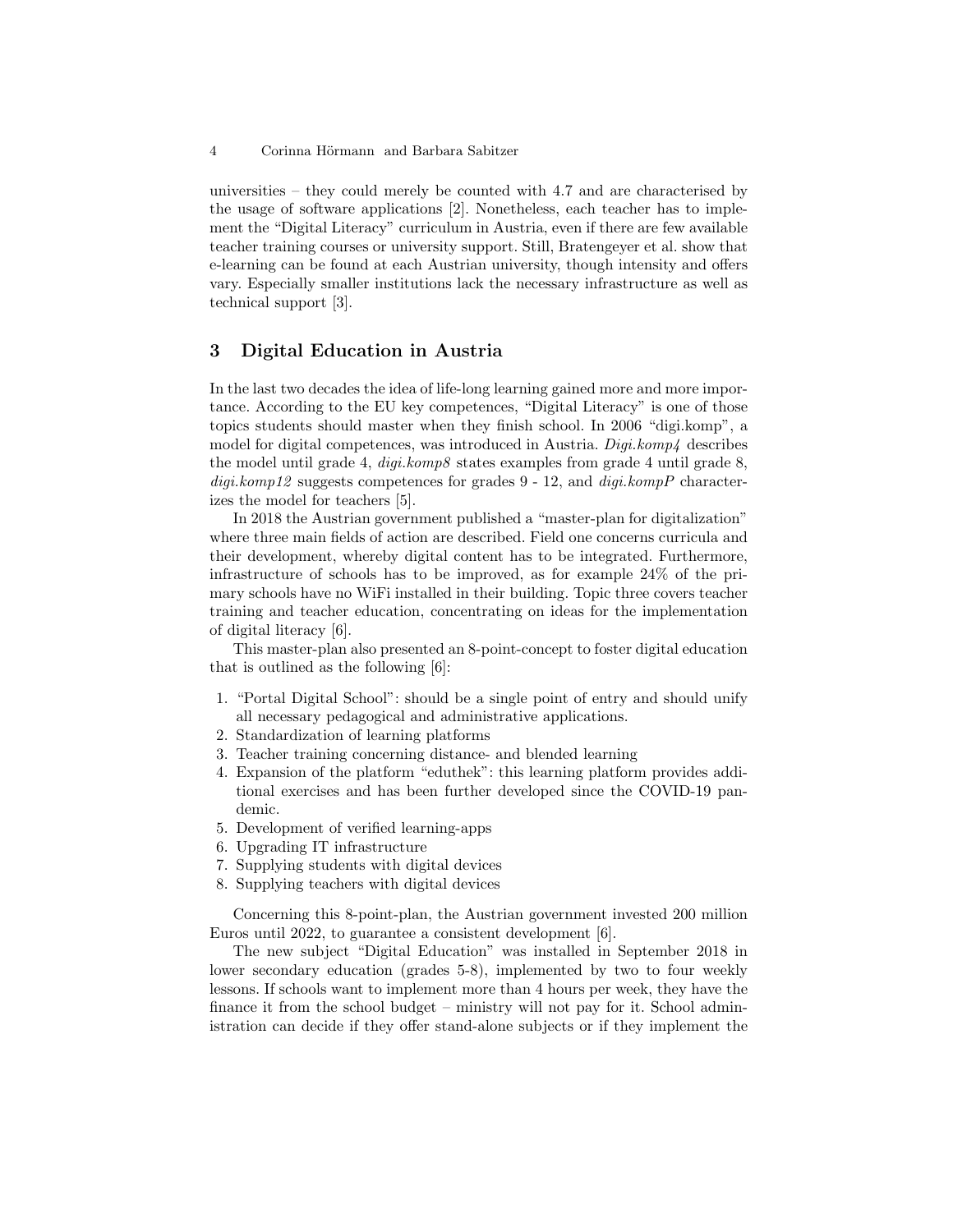curriculum in an integrative way in several other subjects. The Austrian government recommends the following implementation when "Digital Education" is taught as a stand-alone subject (see figure 2).

|                      | grade 5      | grade 6      | grade 7      | grade 8      |
|----------------------|--------------|--------------|--------------|--------------|
| digital<br>education | $0-2$ hrs/wk | $0-2$ hrs/wk | $0-2$ hrs/wk | $0-2$ hrs/wk |

Fig. 2. Implementation of the Curriculum of "Digital Education" [4] (adapted by the authors)

Of course it is also possible to introduce other concepts. For example it is possible to start with 1 hour per week stand-alone in grade 5, then switch to 1 hour per week integrated in other subjects in years six to eight. Of course, schools can also decide to install "Digital Education" in other subjects in year 5 using 1 hour per week and grades six and seven each with 0.5 hours per week stand-alone. Many other options are possible and common [4].

"Digital Education" covers digital competences, media competences, as well as civic education (see figure 3). According to the curriculum, those three topics should not be taught separately but must be connected to other subject-specific fields. The BGBL (Bundesgesetzblatt für die Republik Österreich — federal law gazette of Austria) states that the main aim is to develop students who deal with media and technology to be more responsible and well-briefed [1]. The subject-specific topics are described as the following [1]:

- 1. Social aspects of digitalization: reflecting the usage of digital devices in everyday life as well as benefits and ethical boundaries
- 2. Information, data, & media: queries, evaluating sources, sharing information
- 3. Operating systems & standard software: basic knowledge of operating systems, text processing, presentation software, calculations
- 4. Media design: adopting, producing, and adapting media
- 5. Communication & social media: different communication platforms, creating digital identities, cloud-sharing
- 6. Data security & privacy: securing devices as well as private data
- 7. Technical problem solving: solving basic IT problems
- 8. Computational thinking: working with algorithms, creative usage of programming languages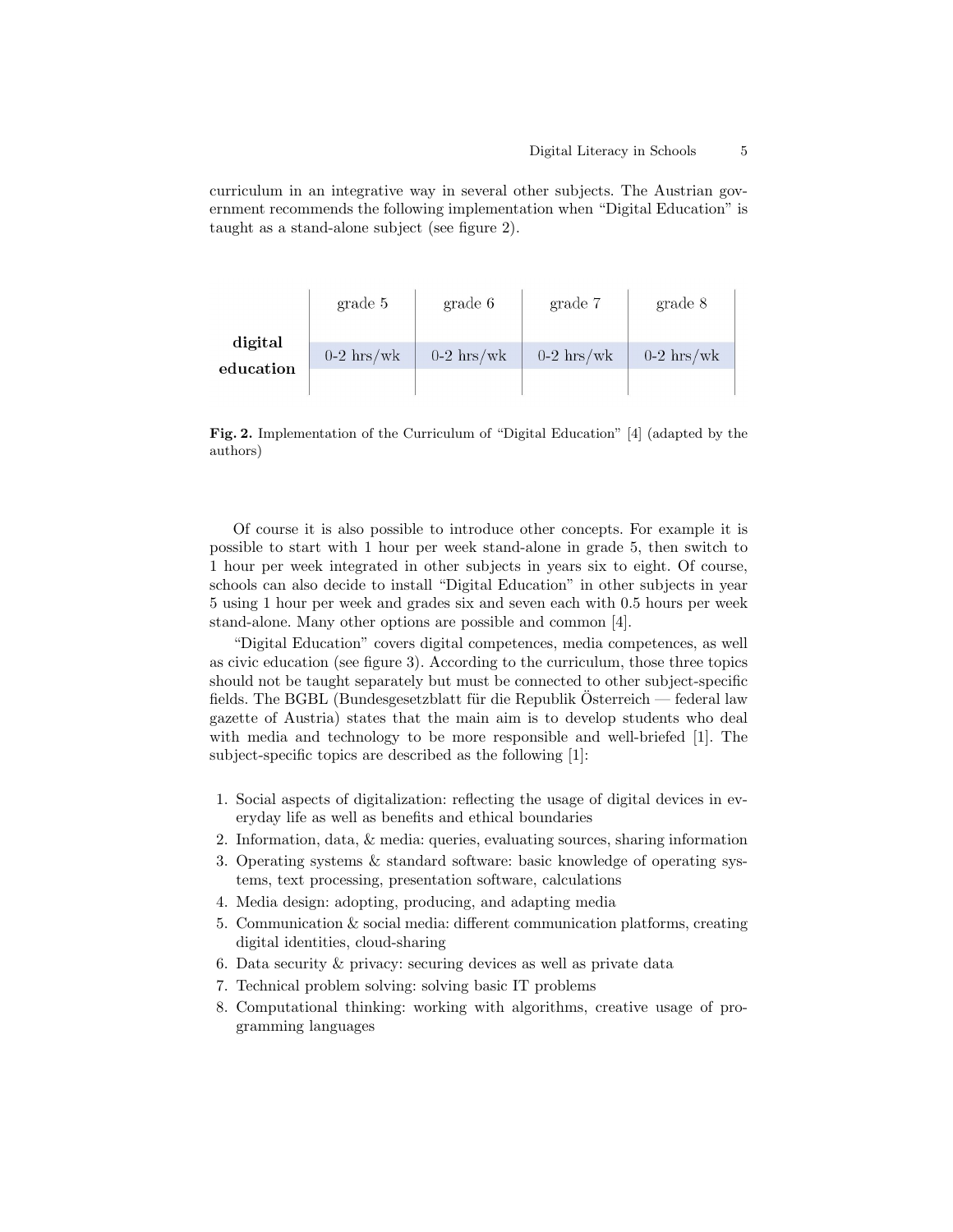6 Corinna Hörmann and Barbara Sabitzer



Fig. 3. Overview of the Curriculum of "Digital Education" combining different topics [10] (adapted by the authors)

### 4 Study

### 4.1 Methodology

The study concentrated on the implementation of the new curriculum "Digital Education" that was introduced in September 2018. The following research question lay out the basis for the survey: How do schools implement the new curriculum? Stand-alone or integrated in other subjects?

The survey was sent to all 133 local public schools whereas 117 teachers were willing to complete the questionnaire. Basic questions formed the first part of the survey concerning gender, age group, years in service, school type and subjects taught. The next section focused on the implementation of "Digital Education" at schools where we concentrated on the following questions:

- How is "Digital Education" implemented at your school? (stand-alone subject/integrative in regular lessons/both)
- If "Digital Education" is implemented as a stand-alone subject: who teaches this subject? (computer science teachers/interested teachers/other)
- If "Digital Education" is implemented integrative in regular lessons: who is implementing the curriculum? (everyone has to implement the curriculum/only those who are interested implement the curriculum/other)
- If "Digital Education" is implemented integrative in regular lessons: How is it checked whether material from the curriculum has been taught? (comment in class register/with a list in the class/not at all/other)
- $-$  Is there any revision (test, quiz, ...) of the students knowledge of the topics of "Digital Education"? (yes/no/other)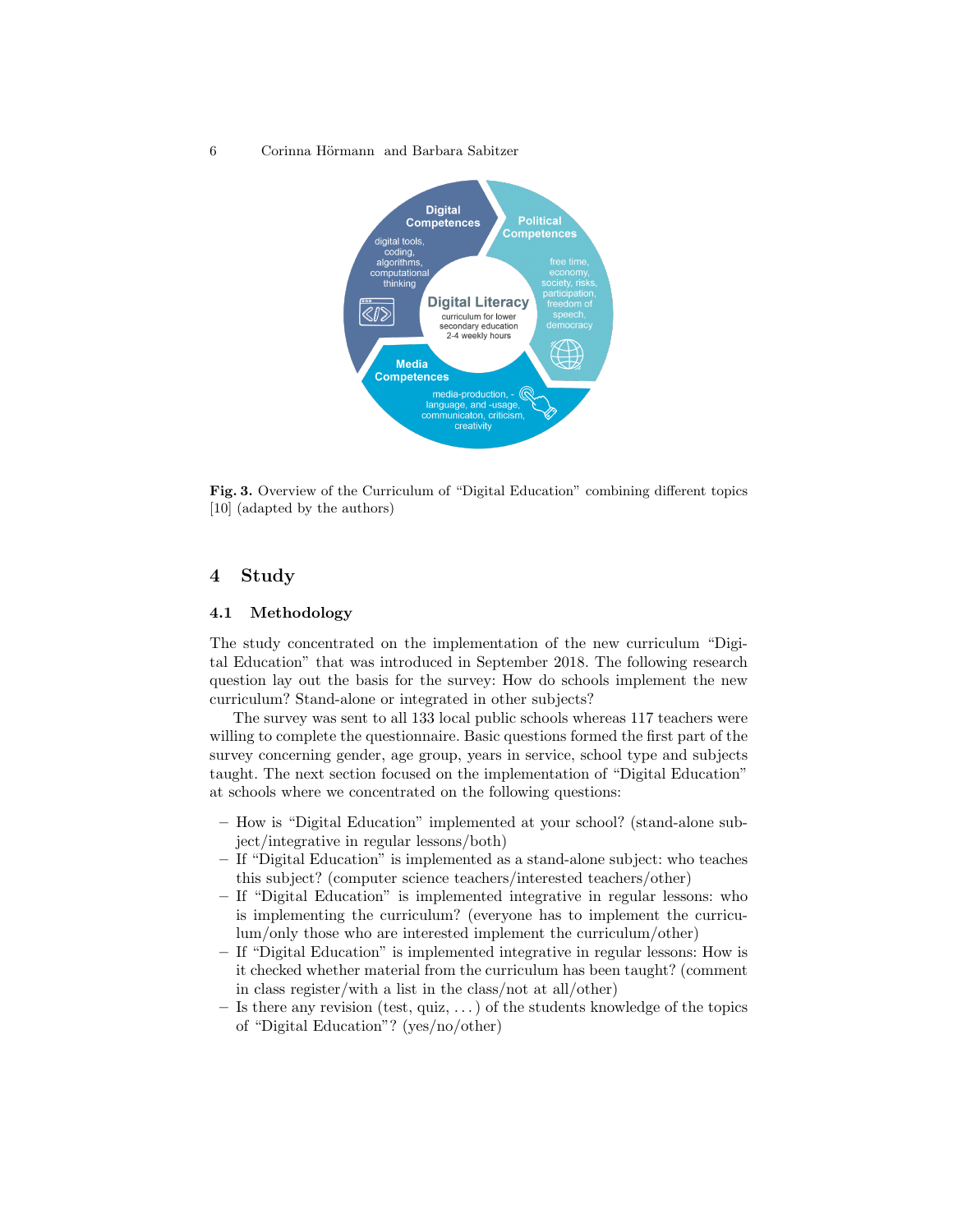– If so, in which form? (open question)

The third section was dedicated to the personal experiences of the teachers and wanted to find out if teachers have already been confronted with the new curriculum. Furthermore, an opportunity was provided to add personal opinion:

- Have you already given a lesson on the "Digital Education" curriculum? (yes/no/other)
- If yes: which content was covered? (open question)
- If so, did you have any difficulties implementing the content? (yes/no/other)
- Which sources do you use to create "Digital Education" lessons? (digicomp.at/saferinternet.at/easy4me.info/eeducation.at/book "Digitale Grundbildung für digi.komp8"/other)
- How useful do you consider the subject "Digital Education" on a scale from 1 (very useful) to 5 (not useful at all)?
- Further comments on the introduction of "Digital Education" (open question)

The question using a scale-rating was implemented applying a five-point Likert scale with the options "very useful, rather useful, partly useful, rather not useful, not useful at all" [11]. In this paper we concentrate on evaluating the quantitative data of the survey, whereas the qualitative data are analyzed in following papers.

#### 4.2 Results

In total there were 117 answered questionnaires while 73 defined themselves as female, 43 as male, and 1 as diverse. Thirteen people were under 30 years old, 16 between 30 and 39 years, 12 between 40 and 49 years, 58 between 50 and 59, and 18 over 60 years old. Reflecting their years in school service 19 teachers stated under 5 years, 10 teachers 5-10 years, 11 teachers 11-20 years, 21 teachers 21-30 years, and 56 teachers 30 or more years in service.

The subjects taught are displayed in figure 4. Fifty-four stated they teach mathematics, 42 teach foreign languages (English, Italian, Spanish, French, Latin, Greek, or Russian), 36 computer science, 24 biology, 22 German, 21 physics, 21 physical education (PE), 17 history, 16 geography, 15 arts, 10 chemistry, 10 music, 7 religious education, 5 home economics, and 3 teach career guidance. Fourteen named other subjects like ethics, handicraft, natural sciences, accounting, nutrition, CAD, or else. Of course, it was also possible to choose more than one subject, as in Austria most of the teachers cover two fields of expertise. In total 117 teachers picked 317 subjects, so on average one teacher covers approximately 2.7 subjects.

The next section of the questionnaire concentrated on the realization of the curriculum. The first question explored how "Digital Education" is implemented at school with 4 different options, whereas it was only possible to pick one exclusively. 30 teachers (26%) said that a stand-alone subject was introduced,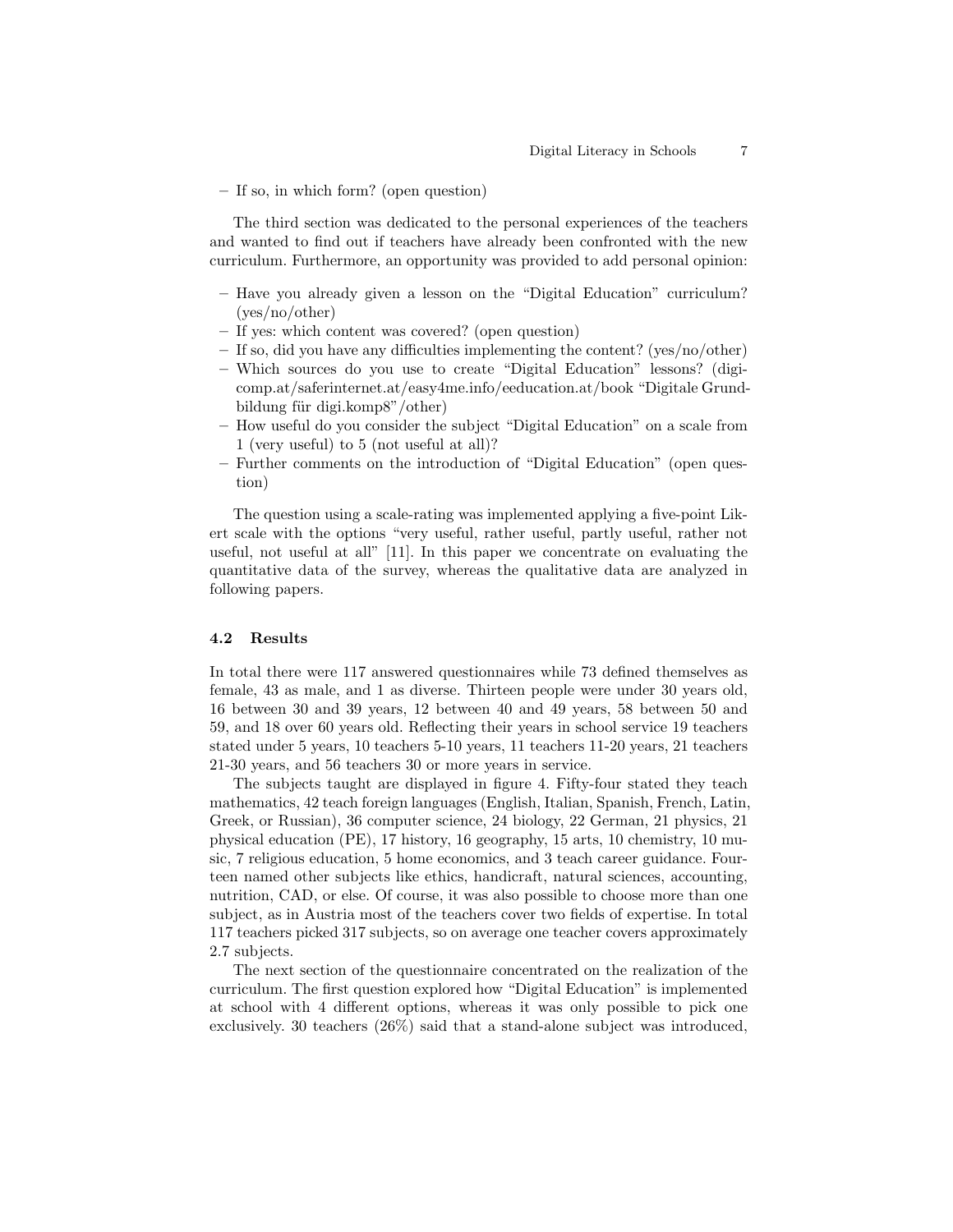#### 8 Corinna Hörmann and Barbara Sabitzer



Fig. 4. Different subjects taught  $(n = 117)$ 

25 (21%) stated they integrate the curriculum in other subjects, 53 (45%) choose "mixed", and  $9(8\%)$  picked "other" (see figure 5).

51% stated that if the curriculum is implemented as a stand-alone subject, it is taught by computer science teachers, whereas 37% said it is taught by interested ones, and 11% stated both. Nine teachers (8%) described different approaches and therefore picked the category "other". One possible alternative was stated as doing workshops or blocked courses, whereas one teacher stated that he/she does not even know if "Digital Education" is taught at school.

When integrated in other subjects, 59% specified that each teacher has to implement the new curriculum, while 41% said that only interested teachers do that. To verify whether the curriculum has been taught in an integrative way, 40 people stated that they use comments in the class register, 18 said that they work with checklists of the topics of the curriculum or the like in the classroom, and 30 claimed that there is no verification at all. Three teachers picked "other", while they added the answers "competence catalogue", "checklist in teachers office", and "teacher conferences". When looking at assessment, 47 teachers (40%) reported that there is some kind of verification of the topics of the curriculum of "Digital Education", and 70 (60%) claimed that there is no test at all. 42% out of these 47 teachers who said that there is a verification, stated that they use tests, quizzes, or the like. The governmental tool "digicheck" [7] was chosen by 15%, 23% reported they use the ECDL ("European Certificate of Digital Literacy')', 8% picked the option "mixed", and 12% named other forms of assessment.

The following part concentrated on personal experience of teachers with the implementation of "Digital Education". Concerning the question if teachers have already held a lesson implementing the curriculum, 66 people (56%) answered "yes", 46 (39%) "no", and 5 (4%) picked "other". Only  $11\%$  claimed that they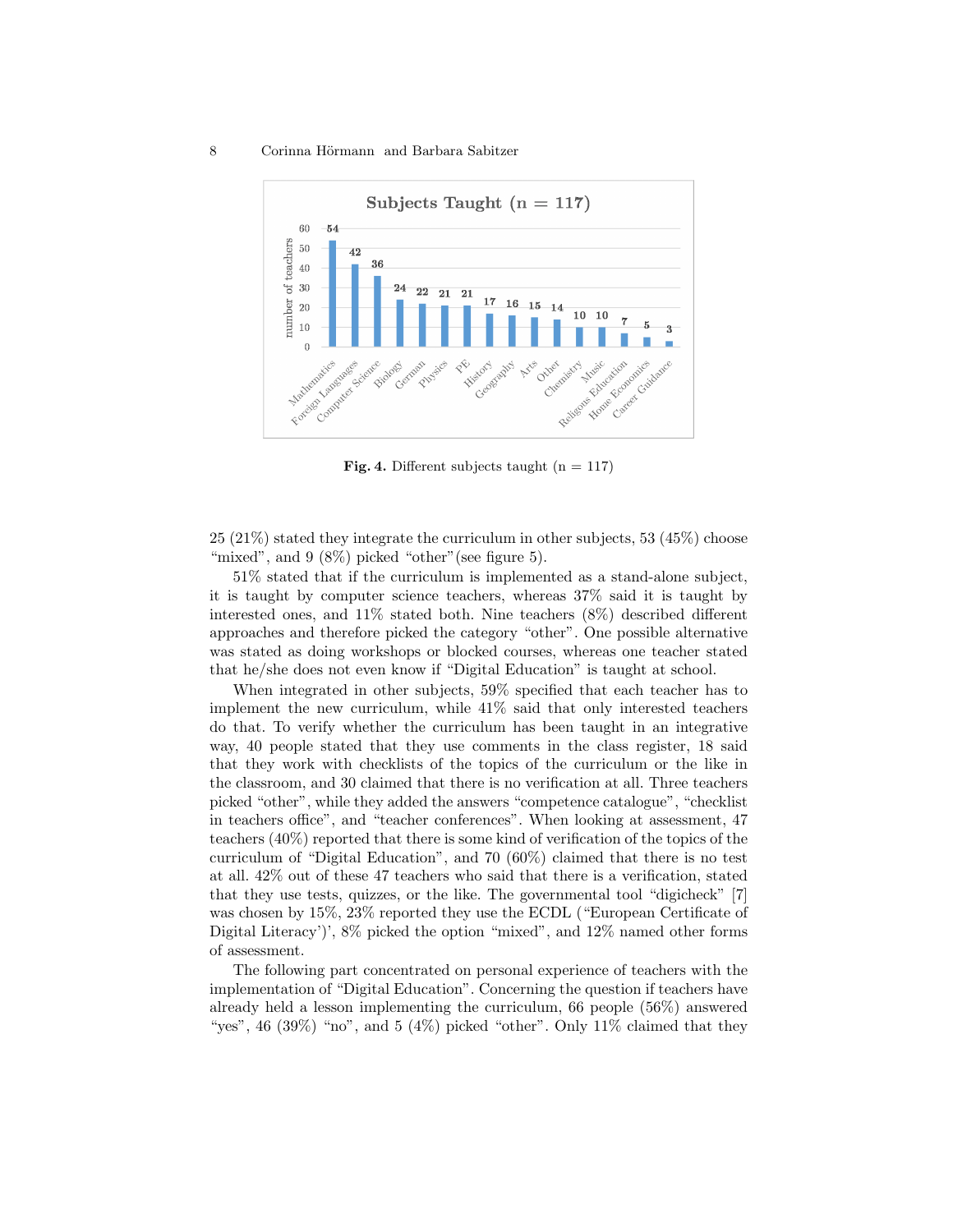

Fig. 5. Implementation of "Digital Education" at school  $(n = 117)$ 

had problems teaching the new content, whereas  $80\%$  experienced no complications at all (8% chose "other"). Regarding educational resources, the questionnaire listed the most popular ones known of the field in Austria. 25% use the website "digicomp.at", 24% "saferinternet.at", 19% "easy4me.info", 17% "eeducation.at", 12% the book "Digitale Grundbildung", and 4% other sources.

The last question wanted to find out how teachers would assess the new subject concerning usefulness and was implemented using a five-point Likert-Scale. Seventy-one teachers  $(61\%)$  rated the subject "very useful", 31 (26%) "rather useful", 11 (9%) "partly useful", 2 (2%) "rather not useful", and 2 (2%) "not useful at all" (see figure 6). The rating is in the upper section with an arithmetic mean of approximately 1.57.

#### 4.3 Discussion

Remarkably, the age group of 50-59 years appears most often in this survey (49%). This mirrors the current situation in Austria, as the majority of teachers are close to retirement (64% of the participants are 50 years or older). Henceforth, approximately half of the teachers stated that they have 30 or more years in service.

An interesting fact is that most often computer science teachers are deployed if "Digital Education" is taught as a stand-alone subject. That could be due to the fact that the new curriculum has a close connection to the computer science curriculum in Austria. Still, it would also be possible that teachers with other subjects get involved.

If taught in an integrative way in other subjects, 59% claimed that each teacher has to implement the new curriculum, while 41% said that only interested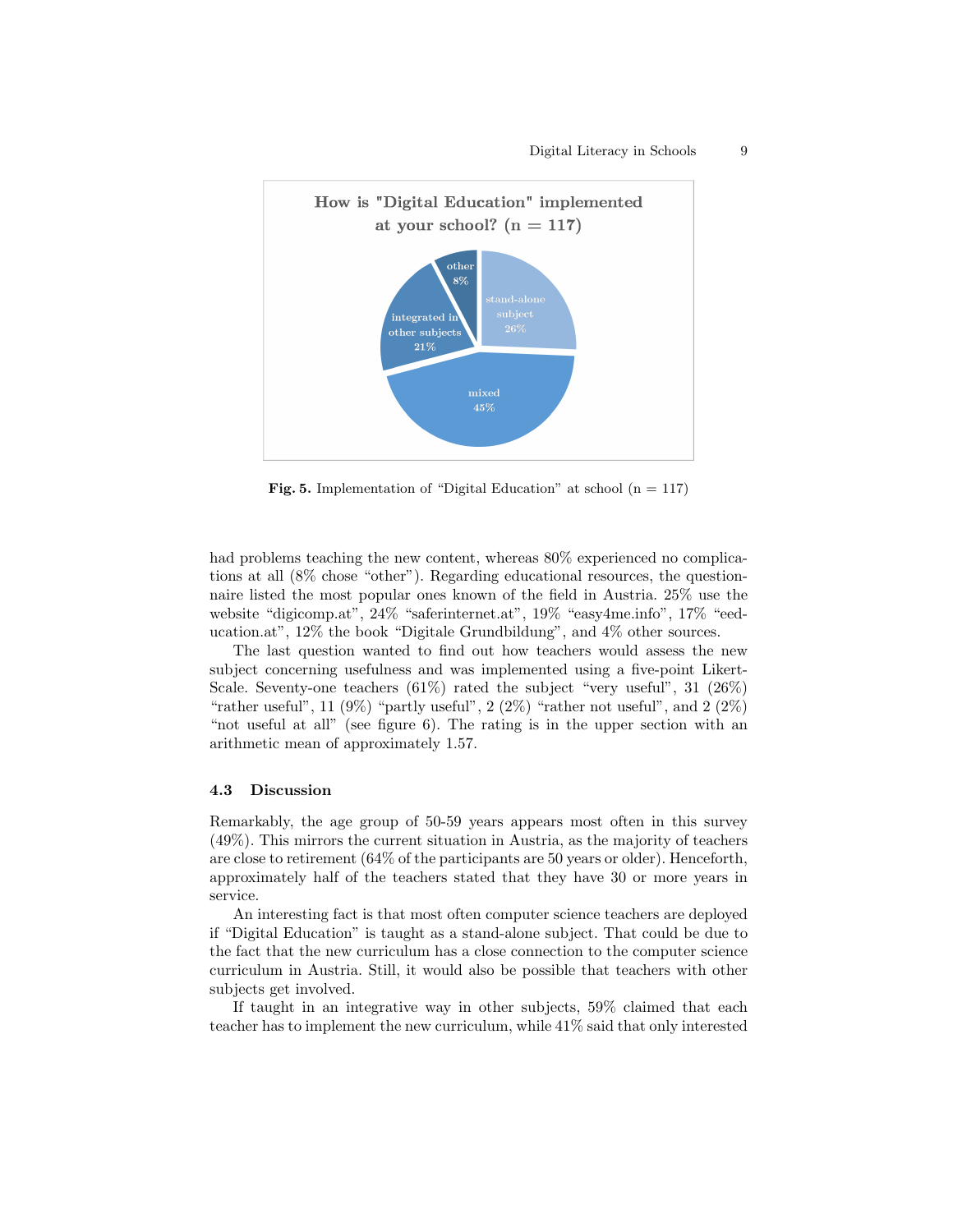#### 10 Corinna Hörmann and Barbara Sabitzer



Fig. 6. Rating of usefulness applying a five-point Likert-scale  $(n = 117)$ 

teachers do so. This is a very interesting finding because legally every teacher has to implement the new curriculum. Still, approximately half of the teachers do not know or at least do not consider that fact.

Another interesting discovery is shown in the answers of the question "Did you have any difficulties implementing the content?". 80% of the respondents claimed that they had no problems at all. This is the exact opposite of the tenor in teacher society because most teachers state that they do not know how to implement the curriculum and need further materials. However, when the survey was conducted only 56% already held a lesson in "Digital Education". Maybe those were the ones that had no difficulties from the start and the rest still deals with lack of teaching materials and sparse knowledge in the field.

### 5 Conclusion and Outlook

This paper focused on the implementation of the subject "Digital Education" that was introduced in 2018 in Austria. A study was conducted to investigate how schools cope with the launch of the new curriculum. Summarizing, the research question could be answered. It was investigated how schools implement the new curriculum – stand-alone or integrated in other subjects. 26% claimed that they introduced a stand-alone subject, 21% said they integrate the curriculum in other subjects, 45% picked "mixed", and 9 (8%) chose "other". In summary, further development-steps are:

- analyzing the qualitative data of the study
- expanding the study nationwide to get broader insight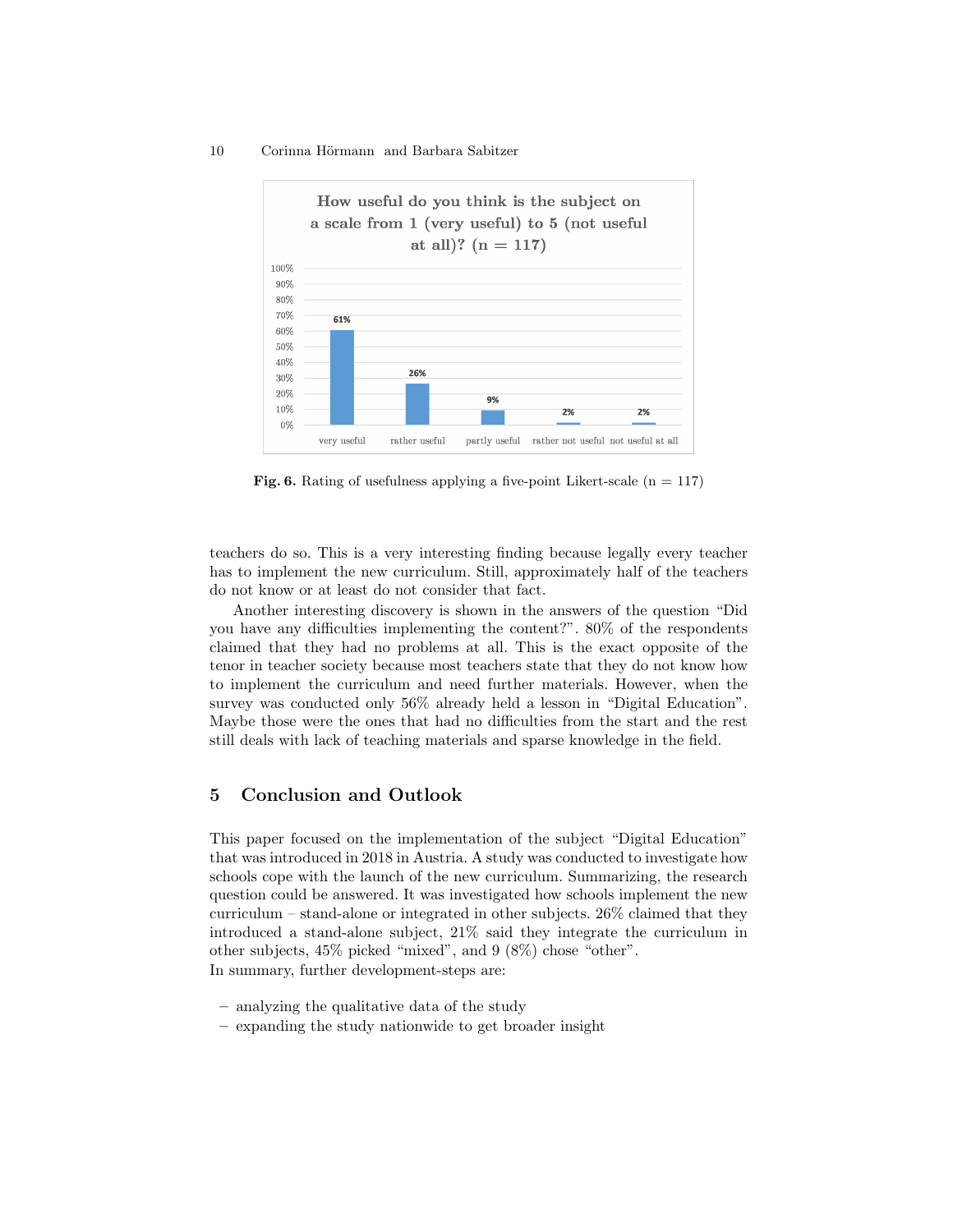- development of an online teacher training course to support and encourage teachers to install "Digital Education" in their daily lessons at school by concentrating on integrative implementation with computational thinking
- evaluating the implemented teacher training course

Henceforth, there is still a lot of effort that has to be put into the implementation of the curriculum to gain further motivation of the teachers. Especially, due to the COVID-19 pandemic, it would be interesting to find out if the rating of usefulness of the subject "Digital Education" increased.

# References

- 1. BGBLA. Bundesgesetzblatt der Republik Osterreich: 71. Verordnung, 2018. ¨
- 2. BRANDHOFER, G., BAUMGARTNER, P., EBNER, M., KÖBERER, N., TRÜLTZSCH-Wijnen, C., and Wiesner, C. Bildung im Zeitalter der Digitalisierung. Bildungsbericht (2018).
- 3. BRATENGEYER, E., STEINBACHER, H.-P., FRIESENBICHLER, M., NEUBÖCK, K., KOPP, M., GRÖBLINGER, O., AND EBNER, M. Die österreichische Hochschul-E-Learning-Landschaft. Book On Demand, April 2016.
- 4. BUNDESMINISTERIUM, B. Verbindliche Übung digitale grundbildung umsetzung am schulstandort, 2018.
- 5. Bundesministerium Digitalisierung und Wirtschaftsstandort. Digitales Kompetenzmodell für Österreich DigComp 2.2 AT. Tech. rep., Bundesministerium Digitalisierung und Wirtschaftsstandort, 2018.
- 6. BUNDESMINISTERIUM FÜR BILDUNG, W. U. F. Masterplan für die Digitalisierung im Bildungswesen, 2018.
- 7. BUNDESMINISTERIUM FÜR BILDUNG, W. U. F. digicheck: Online Fragebogen zu den digitalen Kompetenzen, 2020.
- 8. GRANDL, M., AND EBNER, M. Informatische Grundbildung ein Ländervergleich. Medienimpulse 55 (June 2017).
- 9. GUZDIAL, M. Education: Paving the way for computational thinking, Aug 2008.
- 10. HOLLWEGER, K., STUMVOLL, H., AND NAROSY, T. Verbindliche Übung Digitale Grundbildung, Praxishandbuch. Haider Lehrmittelverlag OG, 2018.
- 11. Joshi, A., Kale, S., Chandel, S., and Pal, D. K. Likert scale: Explored and explained. British Journal of Applied Science & Technology 7, 4 (2015), 396.
- 12. Lazonder, A. W., Walraven, A., Gijlers, H., and Janssen, N. Longitudinal assessment of digital literacy in children: Findings from a large dutch single-school study. Computers  $\mathcal B$  Education 143 (2020).
- 13. Lee, I., Grover, S., Martin, F., Pillai, S., and Malyn-Smith, J. Computational Thinking from a Disciplinary Perspective: Integrating Computational Thinking in K-12 Science, Technology, Engineering, and Mathematics Education. Journal of Science Education and Technology (2019).
- 14. Orton, K., Weintrop, D., Beheshti, E., Horn, M., Jona, K., and Wilensky, U. Bringing Computational Thinking Into High School Mathematics and Science Classrooms. ICLS Proceedings (2016).
- 15. Weintrop, D., Beheshti, E., Horn, M., Orton, K., Jona, K., Trouille, L., and Wilensky, U. Defining Computational Thinking for Mathematics and Science Classrooms. Journal of Science Education and Technology 25, 1 (Feb 2016), 127–147.